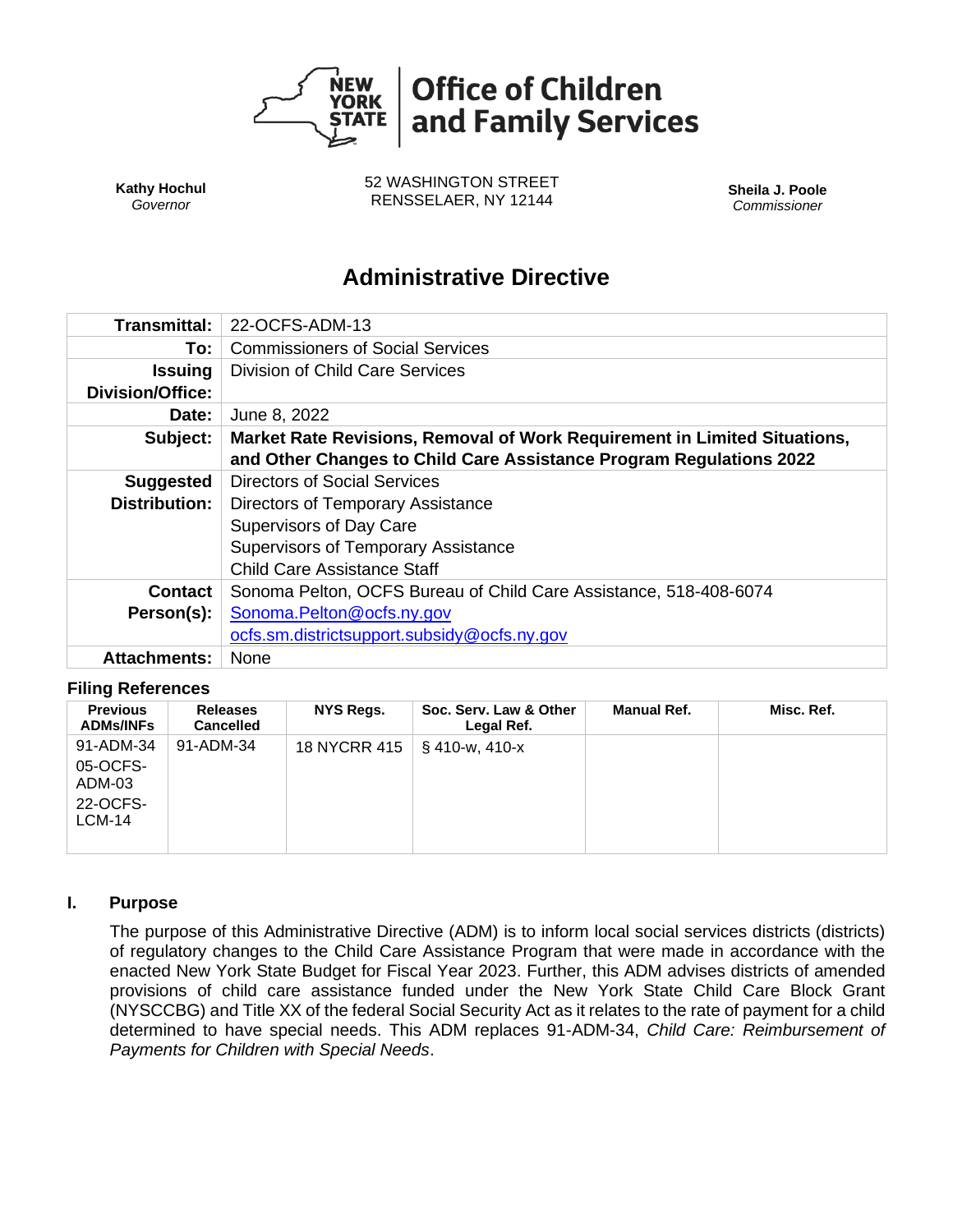## **II. Background**

On April 9, 2022, the New York State Budget for State Fiscal Year 2022-2023 was enacted. Under the State Budget for SFY 2022-2023, social services districts will receive allocations totaling \$894.6 million in federal and state funds under the NYSCCBG. These allocations are in addition to \$548.8 million in available rollover of unspent funds from SFY 2020-21 and \$609 million in federal pandemic funding, which will support subsidy expansion in both SFY 2022-23 and SFY 2023-24.

As required by the State Budget, effective June 1, 2022, market rates will be set at the 80<sup>th</sup> percentile of the prices reported by providers on the most recent market rate survey to ensure that these rates provide equal access for eligible children to comparable child care services in the state. Further guidance and information on the market rate changes can be found in 22-OCFS-LCM-14, *Child Care Assistance Program Market Rates 2022*.

Federal law and regulation require that payment practices for child care assistance reflect generally accepted payment practices, including paying on a part-time/full-time basis, rather than paying for hours of service or smaller increments of time such as per hour [45 CFR 98.45(l)(3)(i)]. Therefore, effective June 1, 2022, hourly rates for child care assistance will no longer be permitted.

Further, with the enactment of the State Budget, the New York State Social Services Law was revised, removing the requirement that a parent or caretaker attending a post-secondary education program must also work a minimum of 17.5 hours per week to be eligible for child care assistance.

Finally, the federal Family Support Act of 1988 recognized the need for making higher child care payments for children who have special needs and allowed states to establish separate statewide limits for the care of such children. In November 2014, Congress passed the Child Care and Development Block Grant (CCDBG) Act of 2014 (Public Law (Pub.L.) 113-186 into law. In September 2016, the Office of Child Care (OCC) within the Department of Health and Human Services' Administration for Children and Families (ACF) published a Child Care and Development Fund (CCDF) final rule (81 F.R. 67438) to provide clarity to states, territories, and tribes on how to implement the CCDBG Act. The CCDBG Act stresses the importance of prioritizing services for specific vulnerable populations. The priority for service categories includes children with special needs. One means to fulfill priority requirements is to establish higher payment rates for providers caring for a child with special needs. To comply with CCDBG and prioritize children with special needs, the New York State Office of Children and Family Services (OCFS) is revising the payment rate for children with special needs, effective June 1, 2022.

## **III. Program Implications**

Regulatory changes have been made in the following areas:

## **Removal of Hourly Rate**

18 NYCRR 415.9 has been amended to remove the hourly rate for child care assistance payments. The definition of part-day rate has been amended to apply when child care assistance is provided for less than six hours per day. Districts must now apply a weekly, daily, or part-day rate in accordance with regulation.

## **Special Needs**

No changes have been made to the definition of "child with special needs." 18 NYCRR 415.1(c) defines "child with special needs" as a child who is incapable of caring for themself and who has been diagnosed by a physician, licensed or certified psychologist, or other professional with the appropriate credentials to make such a diagnosis, as having one or more of the conditions listed below to such a degree that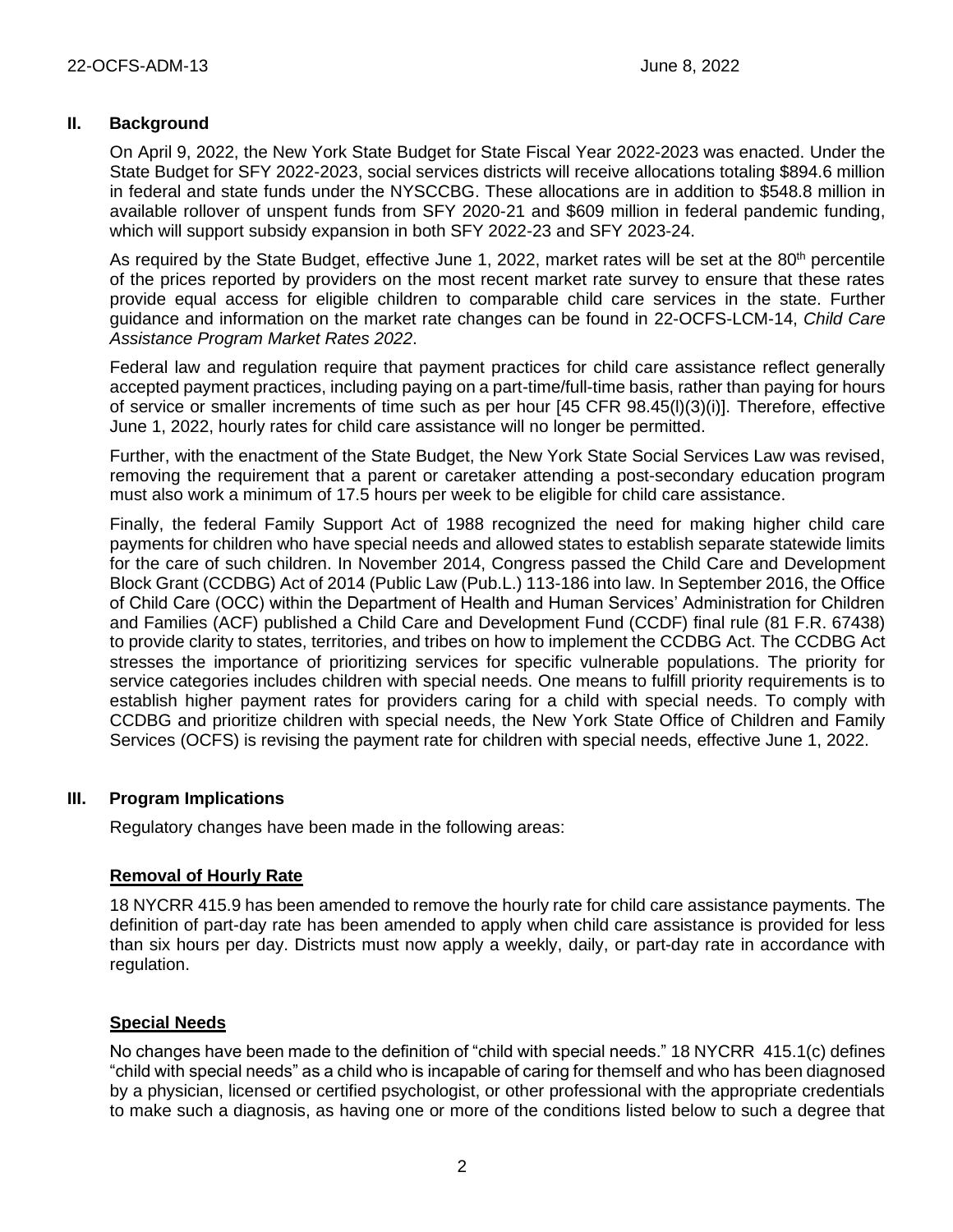special education or related services are required, in accordance with section 602 of the Individuals with Disabilities Education Act (20 U.S.C. 1401), Part C of the Individuals with Disabilities Education Act (20 U.S.C. 1431 et seq.) and section 504 of the Rehabilitation Act of 1973 (29 U.S.C. 794).

The following are qualifying diagnoses:

- Visual impairment
- Deafness or other hearing impairment
- Orthopedic impairment
- Emotional disturbance
- Intellectual disability
- Learning disability
- Speech or language impairment
- Health impairment
- Autism
- Multiple disabilities
- Traumatic brain injury
- Deaf-blindness
- Other health impairment

For the purposes of the Child Care Assistance Program, "other health impairment" means having limited strength, vitality or alertness, including a heightened alertness to environmental stimuli, that results in limited alertness with respect to the educational environment due to chronic or acute health problems, including but not limited to, a heart condition, tuberculosis, rheumatic fever, nephritis, asthma, sickle cell, anemia, hemophilia, epilepsy, lead poisoning, leukemia, diabetes, Tourette syndrome, or HIV or AIDs. Diagnosis of the child's condition must be made by a pediatrician, physician, or other medical specialist.

Part C of the Individuals with Disabilities Education Act (IDEA) defines "infant or toddler with a disability" as an individual under 3 years of age who needs early intervention services because the individual is experiencing developmental delays, as measured by appropriate diagnostic instruments and procedures in one or more of the areas of cognitive development, physical development, communication development, social or emotional development, and adaptive development or has a diagnosed physical or mental condition that has a high probability of resulting in developmental delay. 20 U.S.C. 1431-1445 section 1432(4) of the IDEA defines early intervention services as developmental services that are designed to meet the developmental needs of an infant or toddler with a disability. This involves the child's physical, cognitive, communication, social or emotional, and/or adaptive development.

In order to meet the criteria for the payment rate for a child with special needs, the child must be diagnosed by a physician, licensed or certified psychologist, or other professional with the appropriate credentials to make such a diagnosis, as having one or more of the conditions in accordance with section 602 of the Individuals with Disabilities Education Act (20 U.S.C. 1401), Part C of the Individuals with Disabilities Education Act (20 U.S.C. 1431 et seq.), and section 504 of the Rehabilitation Act of 1973 (29 U.S.C. 794), and require child care services beyond the type or amount that is generally required by a child of a similar age.

The payment rate for a child with special needs care is established when the parent or caretaker provides documentation to the district of qualifying diagnoses by a physician, licensed or certified psychologist, or other professional with the appropriate credentials to make such diagnosis as well as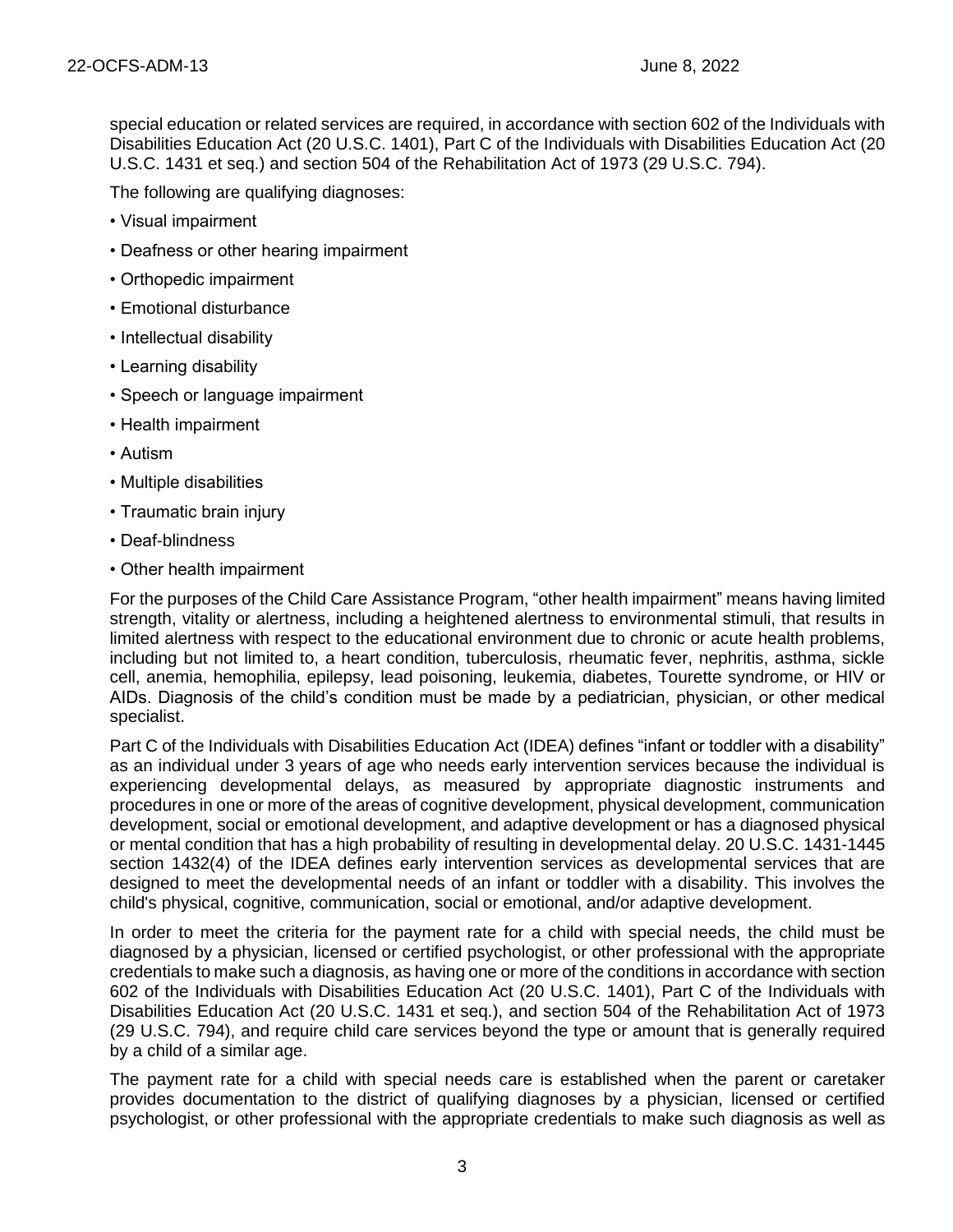documentation that the child requires child care services beyond that which is generally required by children of similar age within the child care setting. Examples of acceptable documentation include, but are not limited to, documents from appropriate professionals, such as documentation from early intervention as measured by appropriate diagnostic instruments and procedures in one or more of the areas of cognitive development, physical development, communication development, social or emotional development, and adaptive development or has a diagnosed physical or mental condition that has a high probability of resulting in developmental days. An Individualized Education Plan (IEP) from the child's school may provide acceptable documentation of special needs when it is based on the opinions of appropriate professionals. The caretaker may work in conjunction with the provider to obtain documentation to support that their child requires more intensive child care services.

Regulatory changes have been made to amend the rate of payment and the criteria in applying the special needs market rate. The availability of reliable and affordable child care impacts the ability of many individuals to obtain and maintain steady employment and self-support. It is crucial that parents have access to the type of care necessary for them to pursue training, educational activities, and employment and for their children to be in a safe and enriching environment. The importance of the availability of quality child care increases when a child has one or more disabilities. Children with disabilities often require services beyond those offered by most child care providers. When such services are identified, their cost generally exceeds the cost of other forms of child care in the area.

18 NYCRR 415.9 has been amended as it relates to the rate of payment for child care assistance provided to a child determined to have special needs. The market rate for a child determined to have special needs is a percentage specified by OCFS applied to the rates set under 415.9(h)(3). At this time, OCFS has determined that this amount will be 15% above the market rate that would otherwise apply to such a child based on the child's age, location of care, type of care, and rate type. The parent or caretaker must demonstrate that the special needs of the child result in additional child care-related services beyond that which is generally required by children of a similar age. The special needs market rate is not a differential payment and does not count toward the payment rules for providers qualifying for more than one differential payment rate.

## **Removal of the 17.5-Hour Work Requirement**

18 NYCRR 415.2(a)(3) has been amended to remove the requirement that a parent or caretaker work at least 17.5 hours per week to be eligible for child care assistance while attending a two-year college other than one with a specific vocational sequence or a four-year college program that leads to a degree or a certificate of completion. The requirement that a parent or caretaker can demonstrate the ability to successfully complete the course of study and the requirement that the program is reasonably expected to increase the earning capacity of a caretaker remain in effect.

## **Market Rates Set at 80th Percentile of the Most Recent Market Rate Survey**

18 NYCRR 415.9(h)(3) has been amended to establish market rates at the 80<sup>th</sup> percentile of the prices reported by providers on the most recent market rate survey. These rates will provide equal access for eligible children to comparable child care services in the state. Further guidance and information on the market rate changes can be found in 22-OCFS-LCM-14, *Child Care Assistance Program Market Rates 2022.*

## **IV. Required Action**

Social services districts will need to review cases and make necessary adjustments to comply with applicable market rate adjustments. Payment adjustments will have to be made, as appropriate.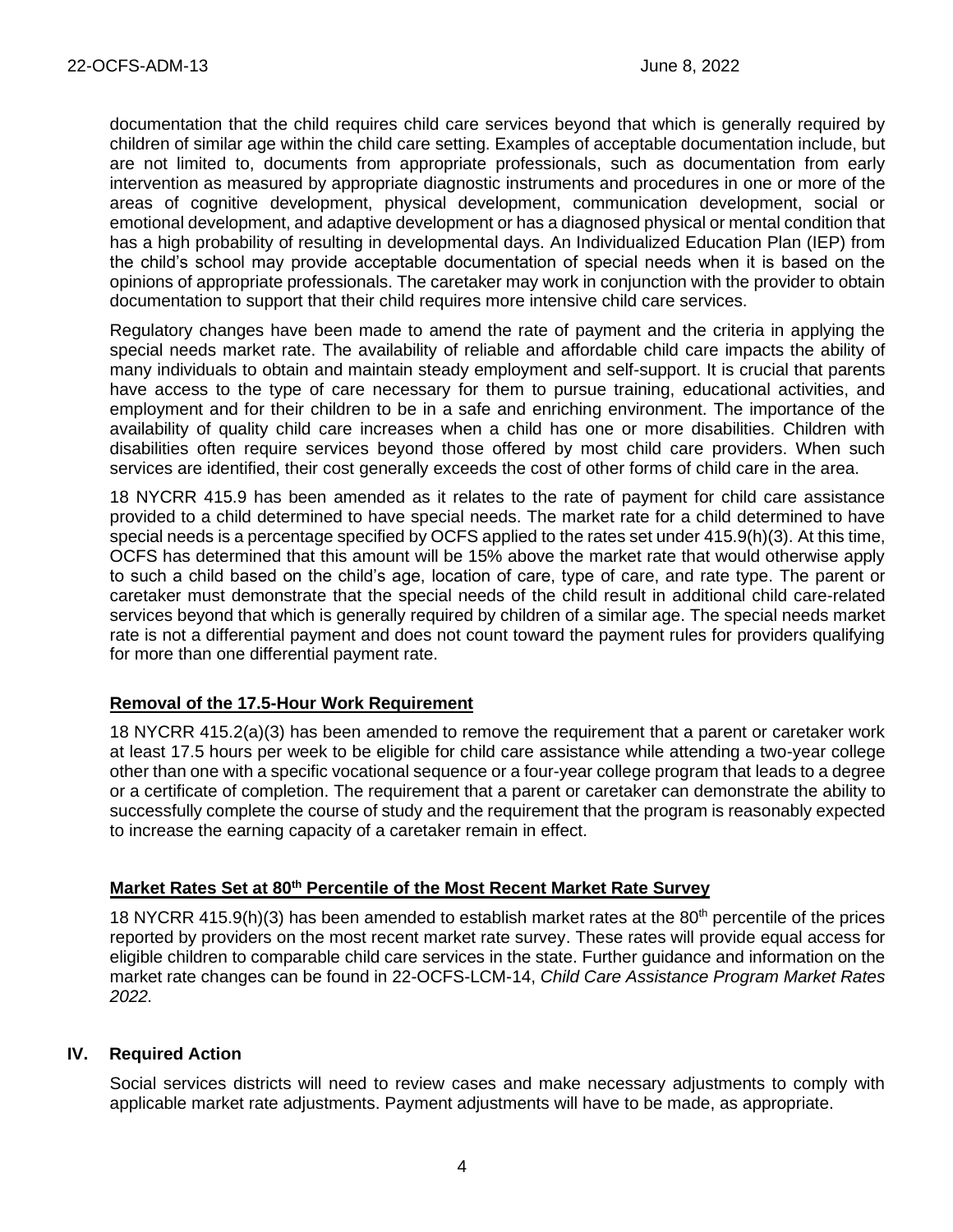#### **Removal of Hourly Rate**

Social services districts will need to review cases to identify and adjust cases that were previously paid on an hourly basis to reflect the applicable market rates. For child care assistance payments where hourly rates were previously utilized when a child attended care for less than three hours per day and less than 30 hours per week, the part-day rate will apply. The part-day rate will also apply in situations where the hourly rate was previously applied for the excess hours of care provided for more than 12 hours in a 24-hour period. For example, if a child is in receipt of child care assistance for 14 hours in one day, the provider would receive a daily rate plus a part-day rate for this payment.

## **Special Needs**

Districts must review all currently authorized cases in receipt of the special needs market rate. All payments for services provided on or after June 1, 2022, must apply the special needs market rate if the child is determined to meet the eligibility criteria for this rate. Reviews must take place as soon as possible, but no later than the next redetermination. For a child with special needs who qualifies to receive the special needs rate and is receiving child care services located in another state, the district must apply the additional percentage as defined by OCFS to the payment rates that apply to the location of care, i.e., the other state's child care subsidy payment rates for that location. Whenever the amount of child care benefits changes, districts must provide recipients with the OCFS-LDSS-4781, *Notice of Intent to Change Child Care Benefits and Family Share Payments*.

Districts must evaluate new applications and determine whether a child meets the requirements to be eligible for the special needs market rate. Due to the complexity and wide range of services that may be necessary, districts must determine on a case-by-case basis if a child meets the criteria for the special needs market rate. When a child is determined eligible for the special needs market rate, they remain eligible throughout their 12-month eligibility period. Documentation of the qualifying diagnosis and the need for a higher level of child care is required at recertification at the end of the 12-month eligibility period in order to receive the special needs market rate for the next 12-month eligibility period. Reimbursement for child care payments in excess of the applicable market rate will not be permitted to cover special education or other therapeutic services not directly related to the provision of appropriate child care.

For children deemed eligible for the special needs market rate, districts must pay an eligible child care provider the special needs market rate. Districts must apply the special needs market rate for a qualifying child with special needs to all eligible licensed, registered, and legally exempt child care providers and cannot restrict the payment rate to certain types of child care providers.

#### **Removal of the 17.5-Hour Work Requirement**

Districts that elect to provide child care assistance for a caretaker who is in receipt of temporary assistance or has income up to 200% of the state income standard to participate in a two-year program other than one with a specific vocational sequence or four-year college program that leads to a degree must review and, if necessary, amend their Child and Family Services Plan to reflect the removal of the 17.5-hour work requirement. Parents and caretakers who are no longer subject to the 17.5-hour work requirement must be notified of this change.

# **Market Rates Set at 80th Percentile of the Most Recent Market Rate Survey**

As stated in 22-OCFS-LCM-14, districts are required to use the updated market rates when determining the payment amounts for all cases that are opened on or after June 1, 2022. Districts must review all currently authorized cases to determine that payment is authorized for the actual cost of care up to the